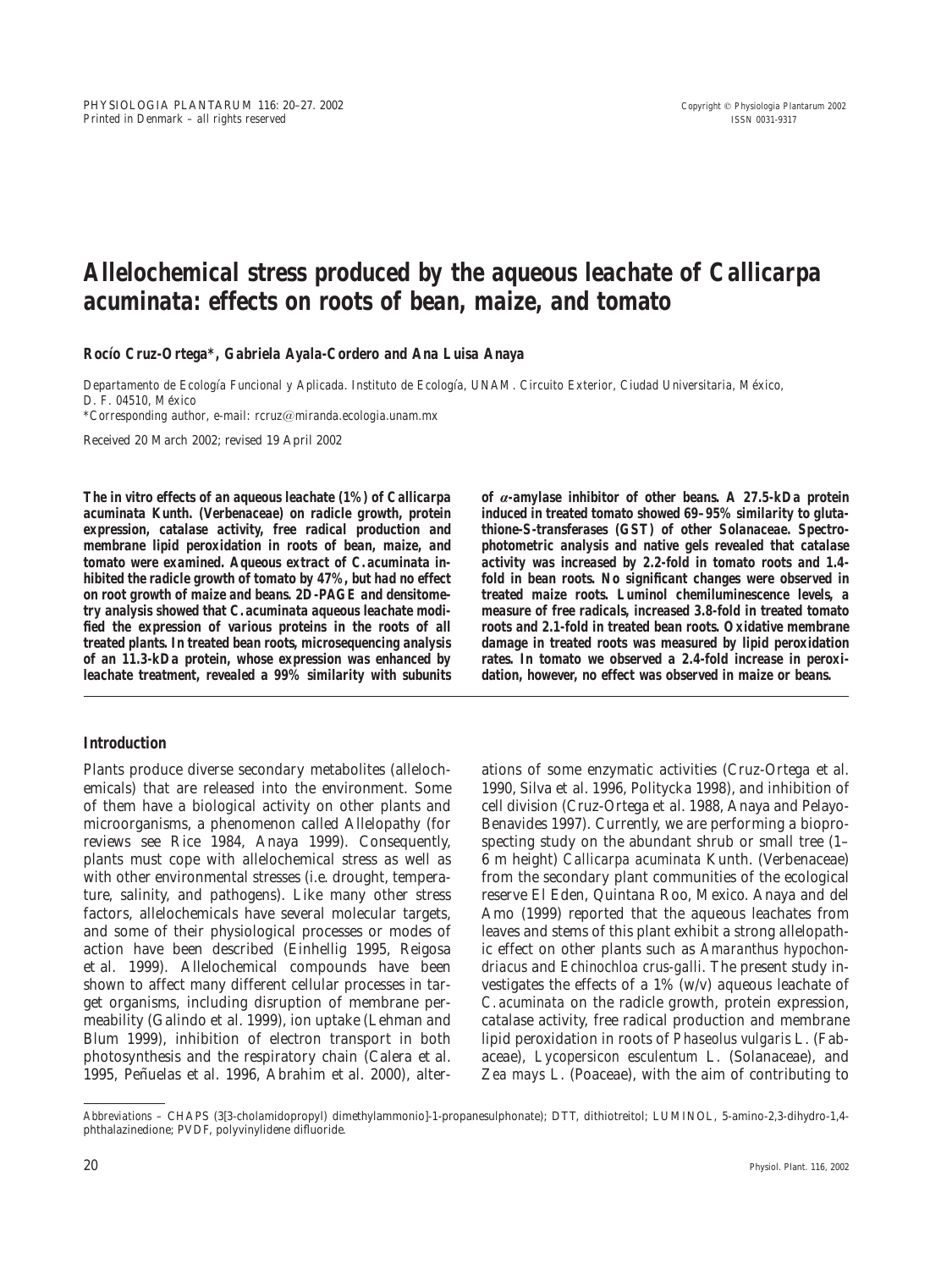the knowledge of the modes of action of this allelopathic plant.

# **Materials and methods**

#### **Plant material**

Live leaves and stems of *C. acuminata* Kunth*.* (Verbenaceae) were collected at El Eden Ecological Reserve in Quintana Roo, Mexico. Plant materials were air-dried and used to prepare an aqueous leachate. This leachate was prepared by soaking dried-leaves and stems of *C. acuminata* (2 g per 100 ml) in distilled water for 3 hours. The leachate was first filtered through a Whatman #4 paper and then through a Millipore membrane  $(0.45 \mu m)$ . To avoid osmotic effects due to leachate concentration, osmotic potential of the leachate was measured with a freezing-point osmometer (Osmette A, Precision System, Inc., Natick, MA, USA); and was found to be between 15 and 17 mosm  $l^{-1}$ , which do not cause an osmotic effect on any of the test crop plants (data not shown).

Test seeds of maize (*Z. mays* L. cv. Chinampero) and beans (*P. vulgaris* L. var. Flor de Mayo) were obtained from a local supplier in Mexico, D.F. Tomato seeds (*L. esculentum, var. Río Grande*) were obtained from Sun-Seeds, Parma, ID, USA.

#### **Bioassays**

Seeds were germinated in the aqueous leachate (2%) mixed with agar (2%) in Petri dishes, to yield a final concentration of 1%. The bioassays were prepared under sterile conditions in a laminar flow hood. For controls, seeds were germinated in agar and sterile distilled water. Ten or 12 seeds of each crop were placed in a Petri dish at 27°C in the dark. Twenty-five Petri dishes were used per treatment for each crop. The terminal 0.5 cm of the primary root was excised from maize and bean seedlings after 48 h, and after 72 h from tomato seedlings. Samples were frozen in liquid nitrogen and stored at  $-70^{\circ}$ C until use. For root growth response, a complete randomized design experiment was performed with four replicates. Primary roots length were measured after the above indicated times, and data were analysed by the statistical test ANOVA.

# **Root-tip homogenization, cytoplasmic protein extraction, 2D-gel electrophoresis, and gel scan analysis**

Cytoplasmic proteins were extracted and purified from *C. acuminata*-treated and control seedling roots. The terminal 0.5 cm of the primary root of 300 seedlings per treatment was homogenized in liquid nitrogen with a mortar and pestle and resuspended in a 1:4 w/v ratio in cold homogenization buffer (700 m*M* sucrose; 50 m*M* Trizmabase, 30 m*M* HCl, 100 m*M* KCl, 5 m*M* Na<sub>2</sub>EDTA, and 1 m*M* DTT) (Barent and Elthon 1992). The homogenate was centrifuged at 300 *g* for 10 min to pellet residues. The supernatant was then centrifuged at 12 000 *g* for 10 min at  $4^{\circ}$ C. Proteins in the supernatant were phenol-extracted, precipitated with 0.1 *M* ammonium acetate-methanol, and resuspended in isoelectric focusing (IEF) medium (9 *M* urea, 4% CHAPS, 0.5% DTT, 2% 5/7 ampholyte, and 0.75% 3/10 ampholyte-solution at pH 4–7) as described by Hurkman and Tanaka (1988). Protein content was determined by the method of Bradford (1976).

Two-dimensional gel electrophoresis (2D-PAGE) was carried out according to O'Farrell (1975). For the first dimension, 10 µg of protein were loaded at the basic end of the focusing gels (capillary tubes, Bio-Rad Laboratories Inc., Hercules, CA, USA). Isoelectric focusing was conducted for 30 min at 300 V, and then for 4 h at 750 V. After extrusion, the gels were either frozen at  $-70^{\circ}$ C or loaded onto a second dimension 12% polyacrylamide resolving gel. The gels were run in a mini-protean gel (Bio-Rad), fixed and silver stained according to Oakley et al. (1980). Gels were scanned with a GelScan XL (release 2.1) to determine the total volume and absorbance of protein spots.

# **Protein microsequencing**

Amino acid sequence analysis was performed according to Barent and Elthon (1992) and Dunbar et al. (1997). Briefly, 400 mg of cytoplasmic protein were used for the first dimension, and then electrophoresed in a 12% acrylamide gel and blotted onto a PVDF membrane using a TE-semidry system (Hoefer Scientific Instruments, San Francisco, CA, USA). Proteins were sent for N-terminal microsequencing to the Protein Chemistry Laboratory of the University of Texas, Medical Branch, at Galveston, TX, USA. Protein induced in bean was trypsin-digested because of N-terminal blocking. Amino acid sequences obtained were compared with sequences in the non-redundant peptide sequences database of the National Center for Biotechnology Information by using the BLAST program (Altschul et al. 1990).

# **Catalase activity (EC 1.11.1.6)**

For analysis of enzyme activity in native gels, total protein was extracted from control and *C. acuminata*-treated root tips under native conditions. Roots were homogenized with 50 m*M* potassium phosphate, pH 7.2 and 5 m*M* DTT. Insoluble materials were removed by centrifugation at 14 000  $g$  for 15 min at 4°C. Protein concentration was determined according to Bradford (1976). Twenty-five  $\mu$ g of protein in  $\beta$ -mercaptoethanol-free loading buffer was loaded into a 6.5% non-denaturing polyacrylamide gel (Laemmli 1970), and electrophoresed at 40 V for 6 hours at  $4^{\circ}$ C. Gels were soaked for 5 min in 5% methanol, 15 min in 0.1%  $H_2O_2$ , with 1× washing in distilled water between and after soakings, and then stained in a solution of 1% (w/v) potassium ferricyanide, 1% (w/v) ferric chloride (equal volumes of 2% w/v of each component, added sequentially) according to Harris and Hopkinson (1976) and modified by Chary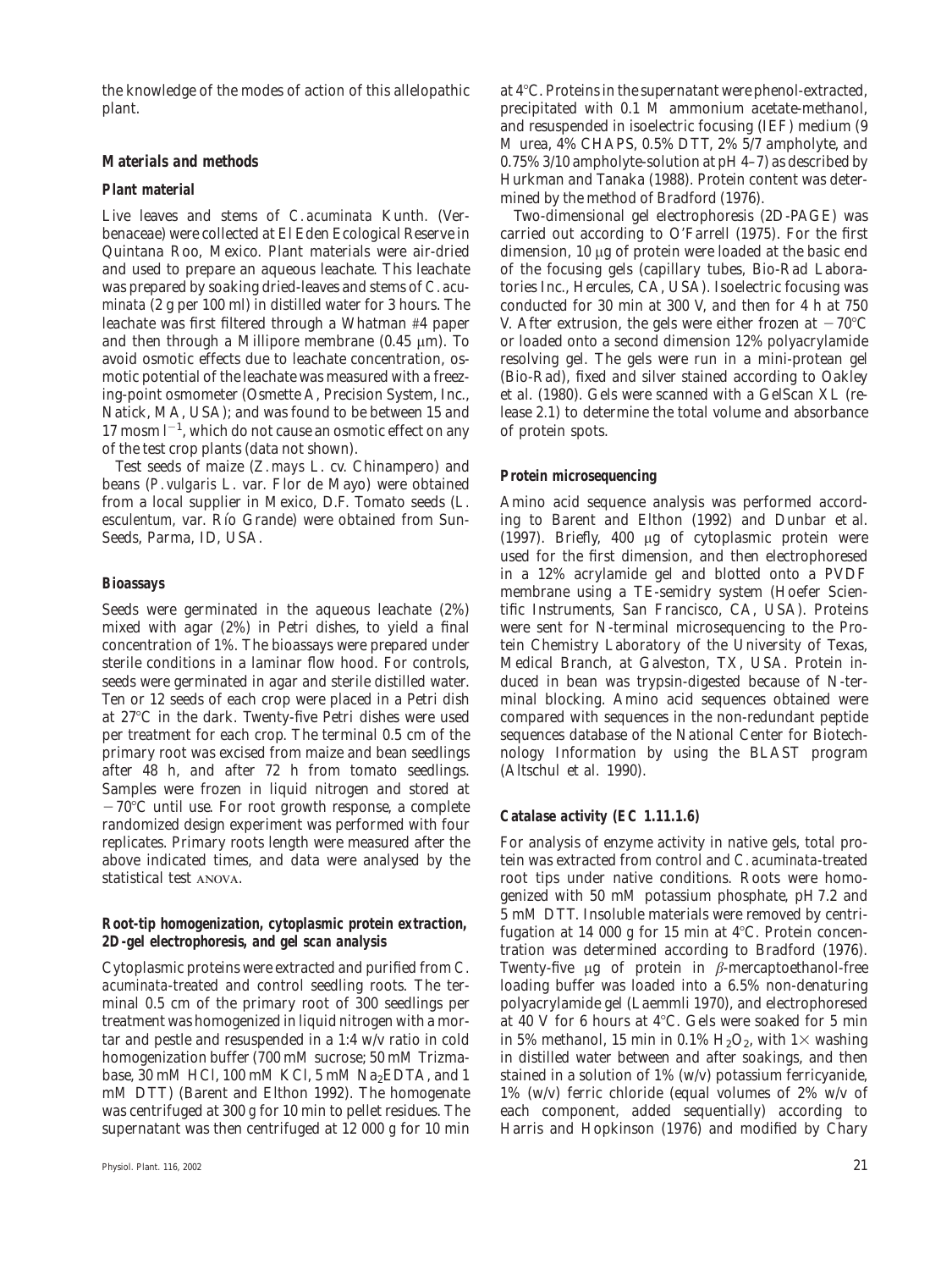

Fig. 1. 2D-PAGE of cytoplasmic root proteins from control (A) and *C. acuminata* aqueous leachate treated bean roots (B). Ten µg of proteins were loaded per gel. Arrows indicate proteins whose expression was modified and detected by gel-scanned. Oval symbols indicate the sequenced protein  $(\#1)$ . (C) Amino acid residues alignment with other subunits of bean  $\alpha$ -amylase inhibitors. Gels represent the mean of at least three replicates. Molecular masses (kDa) are indicated.

and Natving (1989). The reaction was stopped with 10% acetic acid: 30% methanol.

For the spectrophotometric assay, total protein was extracted as described above in a buffer containing 0.1 m*M* EDTA. The homogenate was passed through Sephadex G-25 columns (1 ml bed volume) at  $4^{\circ}$ C and eluted with 100 m*M* potassium phosphate, pH 7.8 in order to remove low-molecular-weight compounds that interfere with the assay (Anderson et al. 1995). Catalase activity was determined according to Beers and Sizer (1952). Experiments were repeated three times and in triplicates.

#### **Free radicals and lipid peroxidation**

To determine if *C. acuminata* aqueous leachate induced the production of free radicals, we measured luminolmediated chemiluminescence. Luminol (5-amino-2,3-dihydrophthalazine-1,4-dione) is employed to amplify chemiluminescence signals. Luminol is oxidized by several oxygen intermediates, i.e.  $O_2$ <sup>-</sup>,  $H_2O_2$ ,  $HO$ ,  ${}^1O_2$  to an electronically excited aminophthalate anion, that, upon relaxation to the singlet ground state, emits photons (Cadenas and Sies 1984). The reaction medium contained 0.5 *M* ammonium acetate, pH 10.5, 0.250 m*M* cobalt chloride, 1 m*M* sodium carbonate, and 0.06 mg

of protein from control or *C. acuminata*-treated roots. Emmittance was measured in a scintillation counter. An initial reading of cpm with no sample was taken, and then, after the protein-sample was added, at least 10 readings per sample were taken and the highest value of cpm was used as a final value (Cadenas and Sies 1984). The number of free radicals was calculated as follows: (Final value of cpm – initial value of cpm)/0.06 mg of protein-sample.

To determine if the free radicals generated by the aqueous leachate treatment caused membrane damage, the presence of conjugated dienes as a product of membrane lipid peroxidation was measured by their absorption in the ultraviolet range (233 nm), according to the method of Recknagel and Glende (1984). Experiments were repeated three times and in triplicates. Briefly, 1 mg of protein from control or leachate-treated was dissolved in 1 ml of  $H<sub>2</sub>O$  and 4 ml of a mixture of chloroformmethanol (2:1 v/v). This mixture was placed in ice for 30 min and then centrifuged at 260 *g* for 5 min. The chloroform layer was removed and transferred to a clean tube and placed in a water bath at  $40-50^{\circ}$ C to remove the chloroform. The extracted chloroform-free lipids were dissolved in 1.6 ml cyclohexane and optical density was recorded at 230 nm.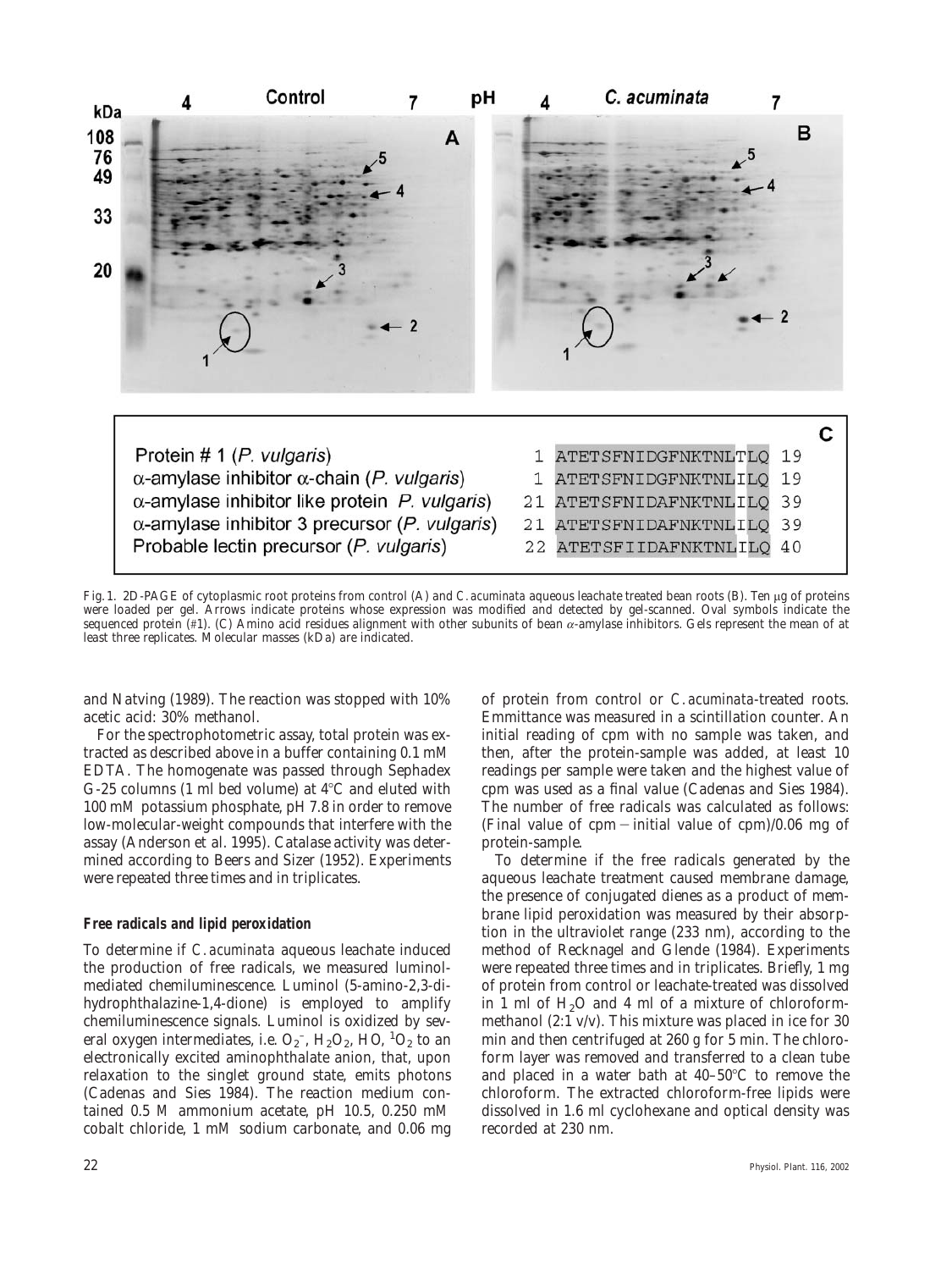

Fig. 2. 2D-PAGE of cytoplasmic root proteins from control (A) and *C. acuminata* aqueous leachate treated maize roots (B). Ten ug of proteins were loaded per gel. Arrows indicate proteins whose expression was modified and detected by gel-scanned. These gels represent the mean of at least three replicates. Molecular masses (kDa) are indicated.

#### **Results**

# **Effects on radicle growth and cytoplasmic protein expression**

*C. acuminata* aqueous leachate (1%) inhibited radicle growth of tomato seedlings  $(47\%, P<0.001)$ , but had no effect on radicle growth of either bean or maize seedlings (90.4 and 100% of control growth, respectively). Protein expression, however, was modified in all three crop plants. In roots of bean seedlings, densitometry analysis of 2D-PAGE gels showed that 5 proteins were significantly modified. Three proteins (proteins 1–3) increased and two decreased (4,5) (Fig. 1 and Table 1). A protein of 11.3 kDa (protein 1, Fig. 1), which absorbance increased 2-fold in treated roots, was selected for internal amino acid sequence. Nineteen-amino acid residues were obtained from a trypsin digestion, since its N-terminal was blocked. Amino acid sequence comparisons showed 94% similarity with  $\alpha$ -amylase inhibitor from another *P. vulgaris* (kidney bean) (pir IJC4855; Kasahara et al.

1996), 89% with  $\alpha$ -amylase inhibitor-like protein (dbj BAAA86927; Ishimoto et al. 1999); 89% with  $\alpha$ -amylase inhibitor 3 precursor of *P. vulgaris* (kidney bean) (pir S51830; Mirkov et al. 1994), and 84% with probable lectin precursor of *P. vulgaris* (kidney bean) (ITI2036; Lee et al. submitted Jan-1997 to the EMBL Data Library).

In maize, expression of six proteins was significantly increased by the aqueous leachate of *C. acuminata* (Fig. 2 and Table 1). On the other hand, we found 12 proteins that were modified in treated tomato roots. Of these, the amount of 10 was decreased (proteins 1–4; 6–9; 11 and 12), one was increased (protein 10), and one was induced (protein 5) (Fig. 3 and Table 2). The identity of the induced-protein, with a molecular weight of 27.5 kDa, was determined by amino acid sequencing of 23 amino acids at the N-terminal end. Protein database search showed 95% similarity to the enzyme glutathione-*S*-transferases (EC 2.5.1.18) (GST), class-phi from *Solanum commersonii*, pir T07906 (<sup>q9'</sup>Seppanen 1997; direct submission); 90% similarity with GST from *Hyoscyamus muticus*, pir

Table 1. Maximum absorbance and relative molecular weights (kDa) of proteins, whose expression was modified in bean and maize by *C. acuminata* aqueous leachate. Sequenced protein (\*). Protein number corresponds to that on the 2D-gels. I = increased; D = decreased.

| Crop plant | Protein | Absorbance |         |                      | Increase/Decrease |
|------------|---------|------------|---------|----------------------|-------------------|
|            |         | (kDa)      | Control | C. acuminata         | Factor            |
| Bean       |         | 11.3       | 0.06    | $0.12 \text{ (I)}^*$ | 2.0               |
|            |         | 8.5        | 0.06    | $0.27$ (I)           | 4.5               |
|            |         | 13.5       | 0.13    | $0.24$ (I)           | 1.8               |
|            |         | 43.8       | 0.33    | $0.09$ (D)           | 2.7               |
|            |         | 52.0       | 0.27    | $0.09$ (D)           | 3.0               |
| Maize      |         | 12.9       | 0.19    | $0.38$ (I)           | 2.0               |
|            |         | 15.0       | 0.06    | $0.13$ (I)           | 2.2               |
|            |         | 13.9       | 0.06    | $0.12$ (I)           | 2.1               |
|            |         | 8.0        | 0.16    | $0.34$ (I)           | 2.1               |
|            |         | 12.7       | 0.02    | $0.13$ (I)           | 6.5               |
|            |         | 21.7       | 0.14    | $0.38$ (I)           | 2.7               |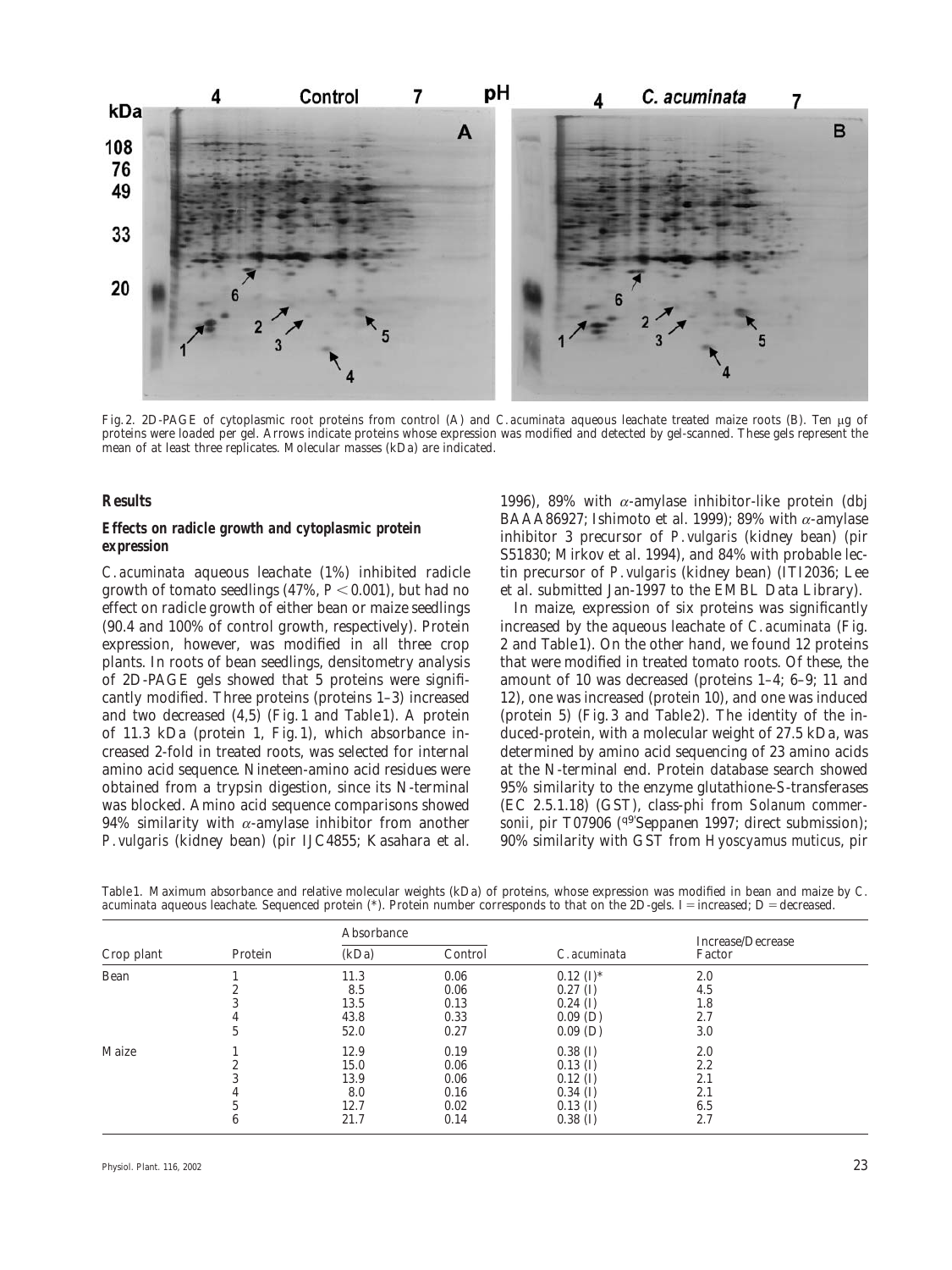

Fig. 3. 2D-PAGE of cytoplasmic root proteins from control (A) and *C. acuminata* aqueous leachate treated tomato roots (B). Ten µg of proteins were loaded per gel. Arrows indicate proteins whose expression was modified and detected by gel-scanned. The square indicates the magnified location of the microsequenced protein #5. (C) Amino acids residues alignment with selected GSTs proteins from Solanaceae. These gels represent the mean of at least three replicates. Molecular masses (kDa) are indicated.

PQ0744 (Bilang et al. 1993); and 69% with GST from *Nicotiana tabacum,* P46440 (Ezaki et al. 1995) (Fig. 3C).

#### **Effects on catalase activity, free radicals and lipid peroxidation**

To determine whether the allelochemical stress produced by *C. acuminata* aqueous leachate caused oxidative stress in the three crop plants, we measured the activity of the important antioxidant enzyme catalase. We also assayed lipid peroxidation by measuring the conjugated dienes, and production of free radicals by luminol chemoluminescence. The effect of the aqueous leachate of *C. acuminata* on catalase activity was measured by both native gels and by spectrophotometry. Catalase activity increased in treated bean roots (1.5-fold, 47%), and in tomato roots (1.9-fold, 80%). In the case of maize, roots catalase activity decreased 2.3-fold (56%) (Fig. 4 and Table 3). Maize has three isoenzymes of catalase: CAT1, CAT2, and CAT3. The first and the third form can be expressed in roots (Scandalios et al. 1984), however, in the present study we could only visualize CAT1, since



Fig. 4. Effects of *C. acuminata* aqueous leachate on catalase activity of control and roots of treated bean, maize and tomato. Twenty-five mg of protein were loaded per well and per treatment.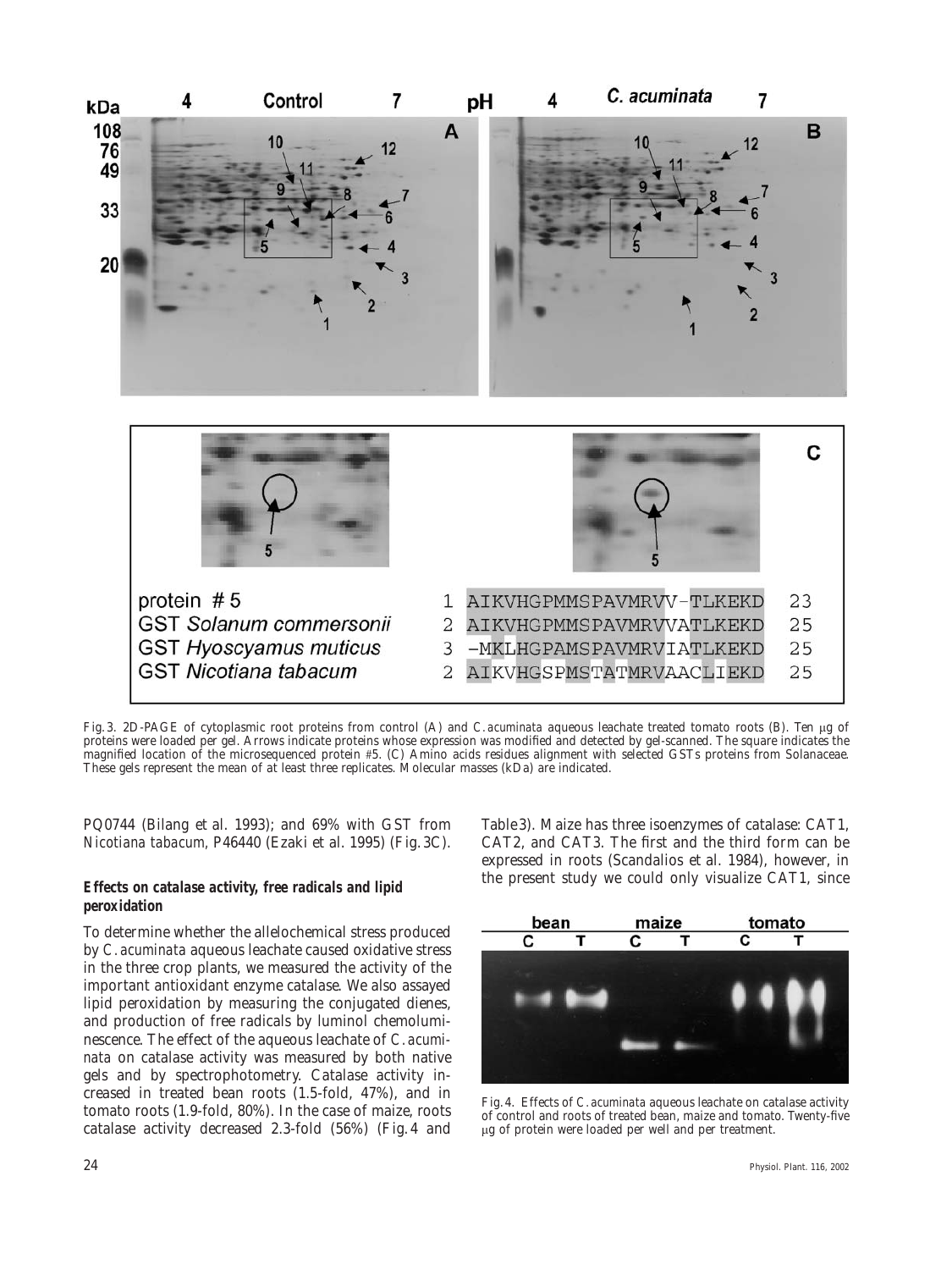Table 2. Maximum absorbance and relative molecular weights (kDa) of proteins, whose expression was modified in tomato roots by *C. acuminata* aqueous leachate. Sequenced protein (\*). The number of protein corresponds to that on the 2D-gels. I = increased;  $D =$  decreased.

|                |       | Absorbance |                          |        |
|----------------|-------|------------|--------------------------|--------|
| Protein        | (kDa) | Control    | C. acuminata             | Factor |
| 1              | 12.16 | 0.14       | $0.04$ (D)               | 2.9    |
| $\overline{c}$ | 13.56 | 0.10       | $0.03$ (D)               | 3.3    |
| 3              | 17.02 | 0.26       | $0.06$ (D)               | 2.1    |
| $\overline{4}$ | 20.89 | 0.47       | $0.22$ (D)               | 4.7    |
| 5              | 27.54 | 0.00       | $0.21 \; (\mathrm{I})^*$ |        |
| 6              | 29.24 | 0.26       | $0.12$ (D)               | 2.2    |
| 7              | 27.54 | 0.14       | $0.07$ (D)               | 2.0    |
| 8              | 30.20 | 0.30       | $0.12$ (D)               | 2.5    |
| 9              | 25.70 | 0.12       | $0.02$ (D)               | 6.0    |
| 10             | 40.74 | 0.06       | $0.27 \; (I)$            | 4.5    |
| 11             | 28.97 | 0.16       | $0.03$ (D)               | 5.3    |
| 12             | 62.23 | 0.26       | 0.10(D)                  | 2.6    |

Table 3. Effects of *C. acuminata* aqueous leachate on catalase activity of bean, maize, and tomato roots.

|                         | Catalase Activity $(A_{240})$<br>(nmol mg <sup>-1</sup> min <sup>-1</sup> ) |                                                 |  |
|-------------------------|-----------------------------------------------------------------------------|-------------------------------------------------|--|
| Crop species            | Control                                                                     | C. acuminata                                    |  |
| Bean<br>Maize<br>Tomato | $1.7 \pm 0.4$<br>$3.2 \pm 1.7$<br>$1.9 \pm 0.4$                             | $2.5 \pm 0.2$<br>$1.4 \pm 0.4$<br>$3.7 \pm 1.2$ |  |

CAT3 is susceptible to oxidation on the gel (Anderson et al. 1995).

Free radicals increased in both treated root of bean (3.8-fold) and tomato (2.1-fold), but decreased in maize (1.3-fold). With regard to membrane lipid peroxidation rates we found no differences between control and treated roots of bean and maize, but in tomato this rate was increased 2.4-fold (Table 4). The lack of correlation between free radicals, lipid peroxidation and catalase activity in all test plants could be due to different activity of other antioxidant systems.

#### **Discussion**

The aqueous leachate of *C. acuminata* differentially affected the radicle growth of the three crop test plants. Tomato seedlings were the most sensitive, while bean and maize were the most tolerant. *C. acuminata* aqueous leachate also affected expression of diverse cytoplasmic root proteins in the three crop plants. We have previously observed that different aqueous leachates of other phytotoxic plants also caused diverse effects on radicle growth and protein expression of crop plants (Romero-Romero et al. 2002).

Root growth of bean was not inhibited by the aqueous leachate of *C. acuminata*, and of the five proteins, whose expression was altered, all were increased (Fig. 1 and Table 1). Microsequencing analysis of one of these proteins (11.3 kDa, protein 1) showed 99% similarity with subunits of *a*-amylase inhibitor of other *P. vulgaris* varieties. These  $\alpha$ -amylase inhibitors are defense storage proteins, also induced during insect attack (Ishimoto et al. 1999). The fact that  $\alpha$ -amylase inhibitor increased 2-fold during treatment with *C. acuminata* aqueous leachate suggests that the induction of this type of protein can be a general defense response, not specifically for insect attack. Some environmental stresses can induce expression of proteins not specially related to a particular stress, but as a reaction to cell damage. These include some classes of heat shock proteins (Heikkila et al. 1984), thiol proteases (Williams et al. 1994); proteinase inhibitors (Reviron et al. 1992); osmotin and other PR proteins (Cruz-Ortega and Ownby 1993, Kononowicz et al. 1993, Cruz-Ortega et al. 1997). On the other hand, catalase activity increased 1.4-fold in treated-bean-roots, as did the amount of free radicals (3.7-fold), but we did not observe an increased in the rate of lipid peroxidation (Tables 5 and 6). These results suggest that defense mechanisms in beans might be turning on during the allelochemical stress produced by the mixture of secondary metabolites present in the aqueous leachate of *C. acuminata*.

The response of maize to *C. acuminata* aqueous leachate was similar to that of bean. Maize root length was not inhibited by the treatment, and expression of six proteins was increased. Riccardi et al. (1998) found that in maize leaves exposed to a progressive water stress, proteins that were induced corresponded to enzymes involved in basic metabolic pathways such as glycolysis and the Kreb cycle, or to the phenylpropanoid pathway. It appears that maize also responds to allelochemical stress by increasing the expression of specific proteins*.* Moreover, in treated maize roots, catalase activity seems to decrease, but we did not observe any change in free radical production or in lipid peroxidation rates (Tables

Table 4. Effect of *C. acuminata* aqueous leachate on free radicals and membrane lipid peroxidation of control and treated roots of bean*,* maize and tomato.

|                         |                                                 | Free radicals (cpm $mg^{-1}$ protein min <sup>-1</sup> | Lipid peroxidation $(AA_{233})$                       |                                                       |
|-------------------------|-------------------------------------------------|--------------------------------------------------------|-------------------------------------------------------|-------------------------------------------------------|
| Crop species            | Control                                         | C. acuminata                                           | Control                                               | C. acuminata                                          |
| Bean<br>Maize<br>Tomato | $2.2 \pm 0.5$<br>$8.1 \pm 1.7$<br>$4.2 \pm 1.2$ | $8.2 \pm 1.0$<br>$6.2 \pm 1.1$<br>$8.6 \pm 3.1$        | $0.25 \pm 0.07$<br>$0.36 \pm 0.05$<br>$0.20 \pm 0.03$ | $0.24 \pm 0.02$<br>$0.39 \pm 0.05$<br>$0.48 \pm 0.00$ |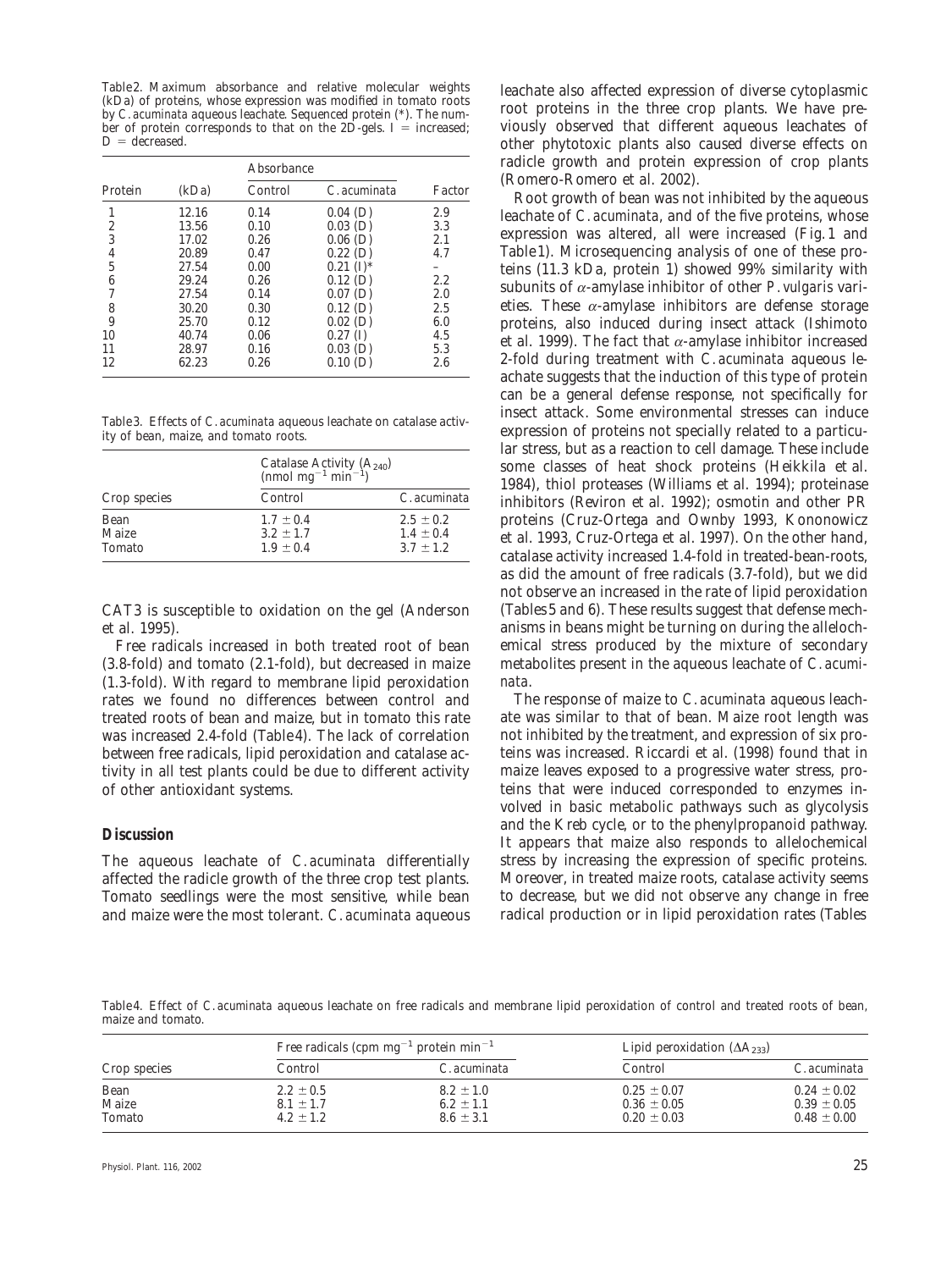3 and 4). These results most likely mean that in maize, antioxidant defense mechanisms other than catalase might be working to cope with this stress.

Tomato was the most sensitive crop plant tested in this study. Its radicle growth was significantly inhibited, and of the 12 proteins whose expression was altered by *C. acuminata* treatment, 10 were decreased. This decreased might be a manifestation of cell damaged caused by allelochemical stress. One of the two induced proteins appears to be a glutathione-*S*-transferases (GST). In plants, GSTs play roles in both normal cellular metabolism as well as in detoxification of a wide variety of toxic compounds. GSTs have been implicated in numerous stress responses, including pathogen attack, oxidative stress, and others (Marrs 1996, Dixon et al. 1998, Edwards et al. 2000). On the other hand, the aqueous leachate of *C. acuminata* increased by 2.2-fold the activity of catalase in tomato roots. Moreover, in treated roots of tomato, free radicals increased 3.8-fold and lipid peroxidation rate increased 2.4-fold (Tables 3 and 4). These results suggest that the allelochemical stress produced by *C. acuminata* aqueous leachate is causing an oxidative stress. The number of free radicals formed in treated-tomato roots, the rate of lipid peroxidation, the increase in catalase activity, and the induction of a GSTlike protein can be a signal of this cellular damage. Additional studies are currently in progress to clone the GST from tomato to confirm if its expression increases during this particular allelochemical stress.

Results of this study show that each plant species responded in a particular way to the same allelochemical stress. Current biodirected fractionation studies on *C. acuminata* indicate that this plant species contain various terpenoids that are toxic to plants, insects, fungi, and brine shrimps (Anaya et al., in preparation). It is known that other *Callicarpa* species contain diterpenoid compounds (Talapatra et al. 1994, Agrawal et al. 1996, Xu et al. 2000). Tellez et al. (2000) have described the composition and some biological activities against plants, fungi, and algae of the essential oil of *Callicarpa americana.*

One of the goals of bioprospection studies is to discover new natural products that could be used to control pests and to solve some disease problems, as well as to know the mode of action of these compounds. Bioprospection studies must be greatly encouraged particularly in tropical zones, which possess a great, and so far unknown, biodiversity.

*Acknowledgements* – This work was supported by PAPIIT, UNAM, México, project IN217796; and CONACyT, Mexico, project. 25316 N. We gratefully acknowledge the revision and comments of this paper to Dr James Ownby from Oklahoma State University.

#### **References**

- Abrahim D, Braguini WL, Kelmer-Bracht AM, Ishii-Iwamoto EL (2000) Effects of four monoterpenes on germination, primary root growth, and mitochondrial respiration of maize. J Chem Ecol 26: 611–624
- Agrawal PK, Singh AK, Bhakuni RS (1996) Complete spectral as-

signment of calliterpenone by two-dimensional NMR techniques and carbon-13 assignments for related phyllocladane diterpenoids. Indian J Chem 35: 803–805

- Altschul SF, Gish W, Miller W, Myers EW, Lipman DJ (1990) Basic local alignment search tool. J Mol Biol 215: 403–410
- Anaya AL (1999) Allelopathy as a tool in the management of biotic resources in agroecosystems. Crit Rev Plant Sci 18: 697–739
- Anaya AL, del Amo S (1999) Searching for New Biocides in the Tropical Forests in the El Eden Ecological Reserve, Quintana Roo, Mexico. Final Report. USDA MX-AES6, Grant: FG-Mx-107. 135 pp
- Anaya AL, Pelayo-Benavides HR (1997) Allelopathic potential of *Mirabilis jalapa* L. (Nyctaginaceae): Effects on germination, growth and cell division of some plants. Allelopathy Journal 4: 57–68
- Anderson MD, Prasad TK, Stewart CR (1995) Changes in isozyme profiles of catalase, proxidase, and glutathione reductase during acclimation to chilling in mesocotyls of maize seedlings. Plant Physiol 109: 1247–1257
- Barent LR, Elthon ET (1992) Two-dimensional gels: an easy method for large quantities of proteins. Plant Mol Biol 10: 338– 344
- Beers F, Sizer IW (1952) A spectrophotometric method for measuring breakdown of hydrogen peroxide by catalase. J Biol Chem 195: 133–140
- Bilang J, Macdonald H, King PJ, Sturm A (1993) A soluble auxinbinding protein from *Hyoscyamus muticus* is a glutathione-*S*transferase. Plant Physiol 102: 29–34
- Bradford MR (1976) A rapid and sensitive method for the quantitation of microgram quantities of protein utilizing the principle of protein-dye binding. Anal Biochem 72: 248–254
- Cadenas E, Sies H (1984) Low-level chemiluminescence as an indicator of singlet molecular oxygen in biological systems. Method Enzymol 105: 221–231
- Calera MR, Mata R, Anaya AL, Lotina-Hennsen B (1995) 5-O-B-D- galactopyranosy  $l-7$ -methoxy $-3'4'$ dihydroxi-4-fenilcumarin, an inhibitor of photophosphorylation in spinach chloroplasts. Photosynth Res 45: 105–110
- Chary P, Natving DO (1989) Evidence for three differentially regulated catalase genes in *Neurospora crassa*: effects of oxidative stress, heat shock, and development. J Bacteriol 171: 2646–2652
- Cruz-Ortega R, Anaya AL, Gavilanes-Ruíz M, Sánchez Nieto S, Jiménez-Estrada M (1990) Effect of diacetyl piquerol on the H<sup>+</sup>-ATPase activity of microsomes from *Ipomoea purpurea*. J Chem Ecol 16: 2253–2261
- Cruz-Ortega R, Anaya AL, Ramos L (1988) Effects of allelopathic compounds of corn pollen on respiration and cell division of watermelon. J Chem Ecol 14: 71–86
- Cruz-Ortega R, Cushman JC, Ownby JD (1997) cDNA clones encoding 1,3-b-glucanase and fimbrin-like cytoskeletal protein are induced by aluminum toxicity in wheat roots. Plant Physiol 114: 1453–1460
- Cruz-Ortega R, Ownby JD (1993) A protein similar to PR protein is elicited by metal toxicity in wheat roots. Physiol Plant 89: 211–219
- Dixon DP, Cummins I, Cole DJ, Edwards E (1998) Glutathionemediated detoxification systems in plants. Curr Opin Plant Biol 1: 258–266
- Dunbar B, Elthon TE, Osterman JC, Whitaker BA, Wilson SB (1997) Identification of plant mitochondrial proteins: a procedure linking two-dimensional gel electrophoresis to protein sequencing from PVDF membranes using a fastblot cycle. Plant Mol Biol Rep 15, 46–61
- Edwards R, Dixon DP, Walbot V (2000) Plant glutathione-*S*-transferases: enzymes with multiple functions in sickness and in health. Trends Plant Scis: 193–198
- Einhellig FA (1995) Mechanism of action of allelochemicals in allelopathy. Allelopathy 582, 96–116
- Ezaki B, Yamamoto Y, Matsumoto H (1995) Cloning and sequencing of the cDNAs induced by aluminum treatment and Pi starvation in cultured tobacco cells. Physiol Plant 93: 11–18
- Galindo JCG, Hernández A, Dayan FE, Téllez MR, Macias FA, Paul RN, Duke SO (1999) Dehydrozaluzanin C, a natural sesquiterpenolide, causes rapid plasma membrane leakage. Phytochemistry 52: 805–813
- Harris H, Hopkinson DA (1976) Handbook of Enzyme Electrophoresis in Human Genetics. North-Holland Publishing Co, Amsterdam, pp 1–2